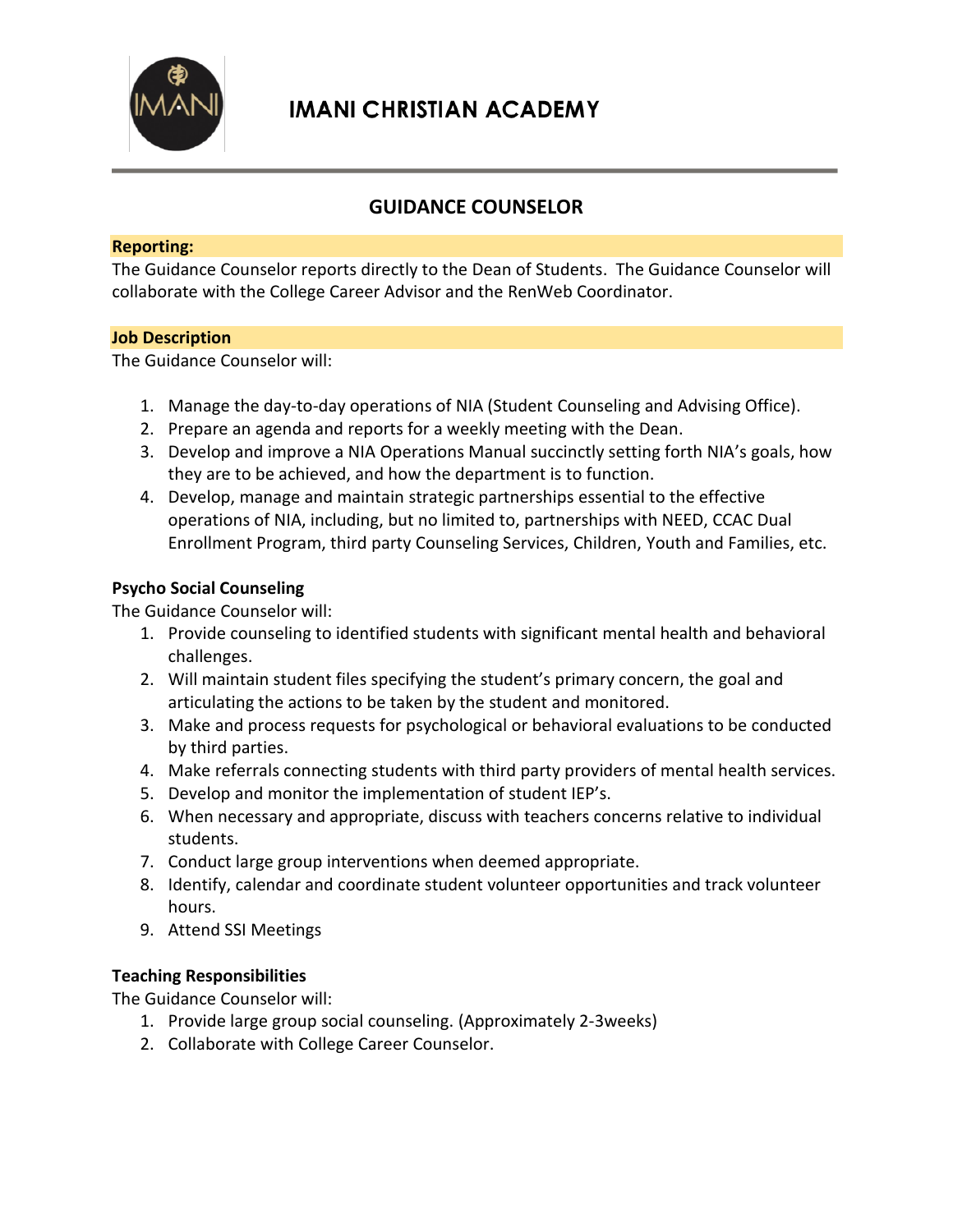

# **IMANI CHRISTIAN ACADEMY**

## **Mentoring and Advising**

The Guidance Counselor will:

- 1. Serve as a student advisor.
- 2. Will maintain student files specifying the primary concern, the goal and articulating the actions to be taken by the student and monitored.

## **Admissions and Enrollment**

The Guidance Counselor will:

- 1. Review IEP of all prospective students providing an opinion as to whether Imani can or cannot meet a students stated needs.
- 2. Request and respond to requests for student records.

## **Collaboration**

The Guidance Counselor will collaborate with other members of the Student Services Department with respect to events such as, Senior Parent Nights, Community Service Opportunities, Field Trips, Graduation, and specified projects.

A project lead will be identified for each collaborative event.

## **Other Duties as Assigned**

The Guidance Counselor may be asked to perform additional duties as assigned.

## **QUALIFICATIONS, EDUCATION AND EXPERIENCE**

Candidates are expected to uphold the values of Imani Christian Academy.

Qualified candidates must possess a:

- B.A./B.S. Degree in Education or related field
- Classroom Experience (preferred)

#### **CERTIFICATION**

 Pennsylvania Education Specialist I Certificate for Elementary and Secondary School Counselor

#### **ADDITIONAL REQUIRED LEGAL DOCUMENTS**

- Current Act 34 Clearance
- Act 151 Child Abuse Statement
- FBI Criminal Background Check and Fingerprinting Clearance/Act 7